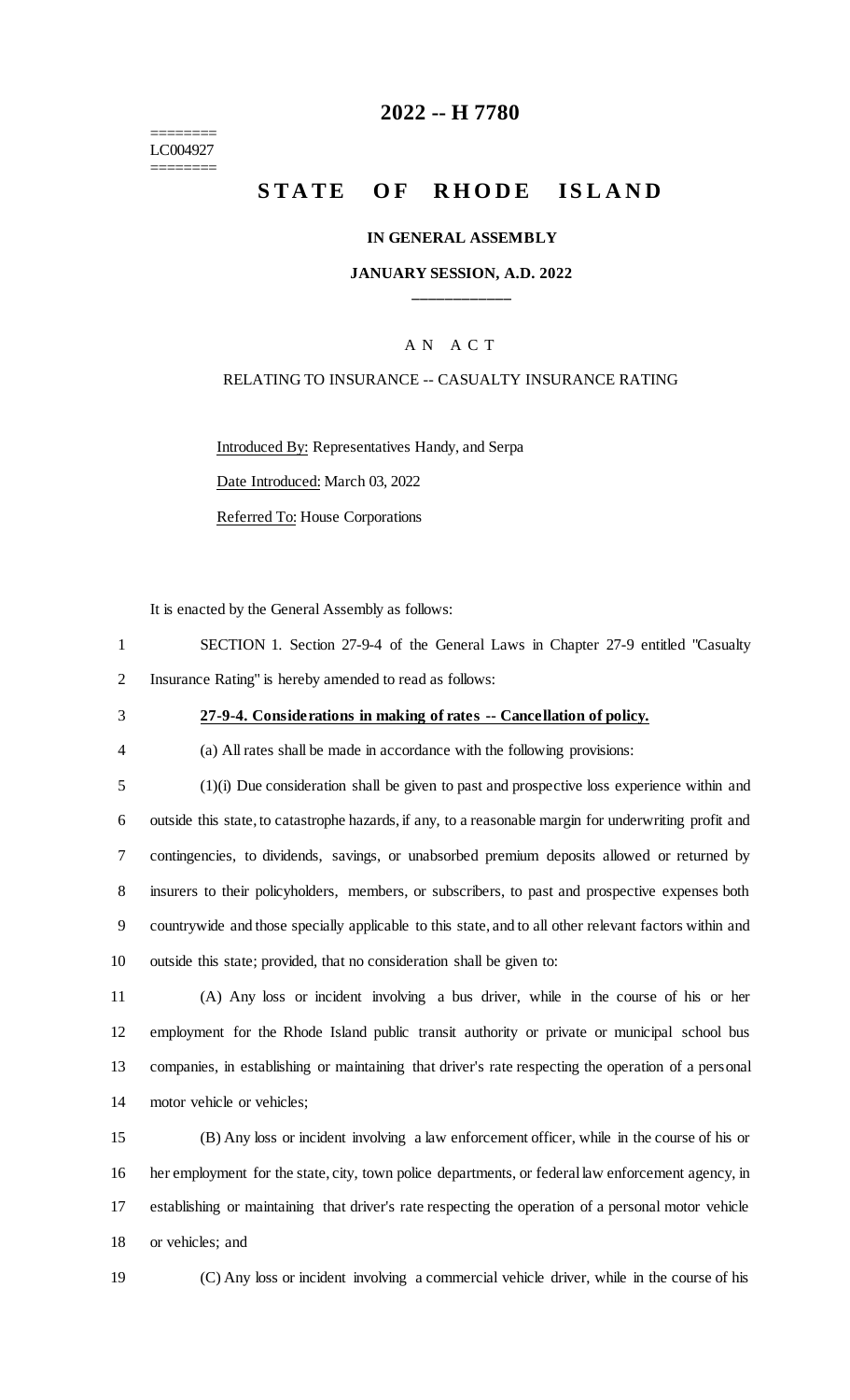or her employment, in establishing or maintaining that driver's rate respecting the operation of a personal motor vehicle(s);

 (ii) It shall be the responsibility of a commercial vehicle driver to provide his or her insurance company with proof that the loss or incident took place in the course of employment while operating a commercial vehicle. For the purposes of this section, a "commercial vehicle" shall be a motor vehicle with a gross weight in excess of ten thousand pounds (10,000 lbs.) or a motor vehicle used for public livery;

 (2) The systems of expense provisions included in the rates for use by any insurer or group of insurers may differ from those of other insurers or groups of insurers to reflect the requirements of the operating methods of any insurer or group with respect to any kind of insurance, or with respect to any subdivision or combination of insurance for which subdivision or combination separate expense provisions are applicable;

 (3) Risks may be grouped by classifications for the establishment of rates and minimum premiums;

(4) Rates shall not be excessive, inadequate, or unfairly discriminatory; and

 (5) In establishing or maintaining an insured's rate or classification respecting the operation of a personal motor vehicle, widowed persons shall not be treated differently than persons in a

marriage; and

 (5)(6) In establishing or maintaining an insured's rate or classification respecting the operation of a personal motor vehicle, any insured sixty-five (65) years of age or older, who meets the criteria set forth in this section and has not had any chargeable accidents or moving violations within three (3) years preceding the establishment of the rate of insurance or classification, shall not be penalized solely by reason of his or her age.

 (b) No insurance company shall fail to renew a private passenger automobile policy because of a loss of occurrence only, unless a chargeable loss occurrence of three thousand dollars (\$3,000) or more than two (2) nonchargeable loss occurrences, involving the insured, have taken place within the annual policy year.

 (c)(1) No insurance company shall fail to renew a private passenger automobile policy solely because the insured has attained the age of sixty-five (65) years or older;

 (2) Whenever the commissioner of insurance shall have reason to believe that any insurance company has refused to renew a private passenger automobile policy solely because the applicant has reached the age of sixty-five (65) years or older, the commissioner shall notify the company that it may be in violation of this section and in his or her discretion he or she may require a hearing to determine whether or not the company has actually been engaged in the practice stated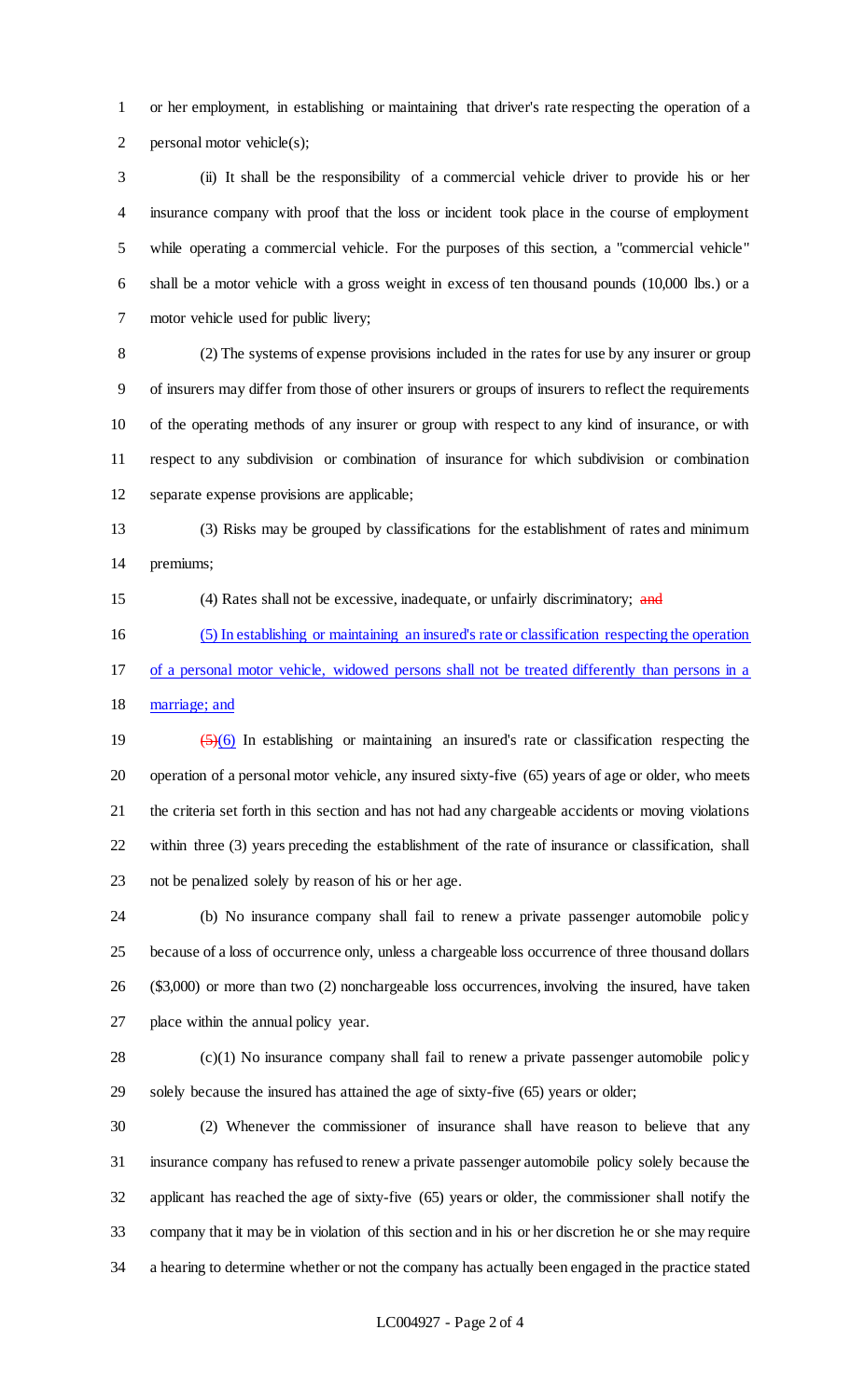in this subsection. Any hearing held under this section shall in all respects comply with the hearing procedure provided in the Administrative Procedures Act, chapter 35 of title 42;

 (3) If after the hearing the commissioner shall determine that the company has engaged in the practice of systematically failing to renew private passenger automobile policies because of the advanced age of the insured, he or she shall reduce his or her findings to writing and shall issue and cause to be served upon the company an order to cease and desist from engaging in those practices. After the issuance of the cease and desist order, if the commissioner finds that the company has continued to engage in those practices, he or she shall impose upon the company a fine not to exceed the amount of one thousand dollars (\$1,000) for each separate violation.

 (4) Any company aggrieved by any order or decision of the commissioner of insurance may appeal the order and decision to the superior court of Providence in accordance with the Administrative Procedures Act, chapter 35 of title 42.

 (d) No insurance group, carrier, or company in establishing any premium surcharge or penalty relative to a specific motor vehicle policy, shall consider any accident or any claim where any insured covered by that policy is fifty percent (50%) or less at fault.

 (e) No insurance group, carrier, or company shall assess any premium surcharge against any insured covered by a motor vehicle policy where a property damage claim payment is less than 18 three thousand dollars (\$3,000).

 (f) No insurance group, carrier, or company shall refuse to issue motor vehicle liability insurance, impose a surcharge, or otherwise increase the rate for a motor vehicle policy solely because the applicant is a volunteer driver. Volunteer driver is defined as a person who provides services without compensation to a nonprofit agency or charitable organization.

SECTION 2. This act shall take effect upon passage.

======== LC004927 ========